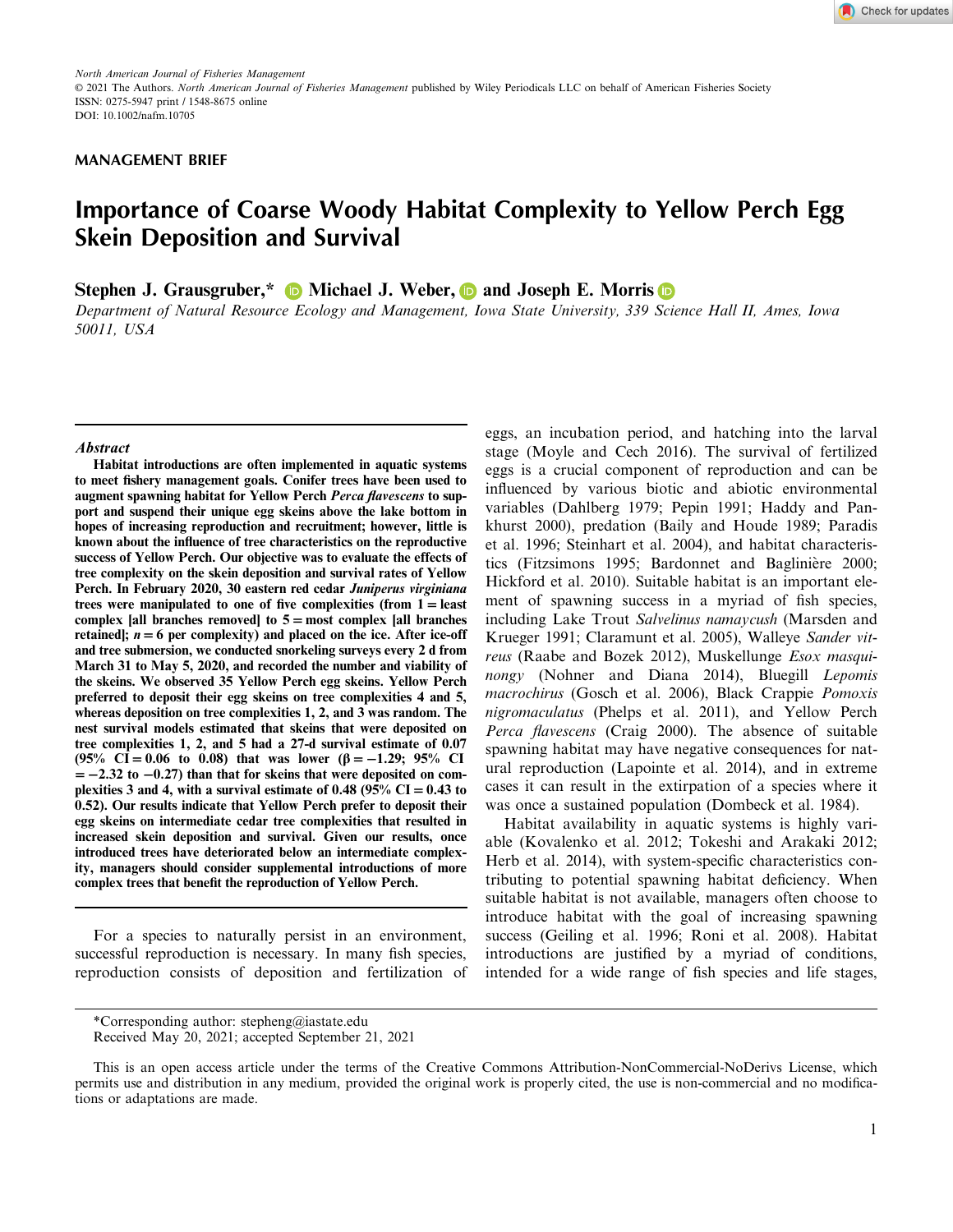and encompass several habitat types (e.g., rock, plant, soil, synthetic, or a combination of these; Taylor et al. 2019). Substantial resources are allocated toward aquatic habitat rehabilitation activities (Bernhardt et al. 2005; Barletta et al. 2010; Lusk et al. 2012), making our understanding of these practices economically important. Habitat creation has been directly linked to increases in spawning fish and egg life stages (i.e., nests, eggs, or developing embryos; Taylor et al. 2019) as well as increases in fish biomass (Smokorowski and Pratt 2007). Yet, habitat types contain inherent variation that may influence their effectiveness for a particular species and desired management goal (Taylor et al. 2019), as different species can display an affinity for particular habitat types. For instance, Coastal Cutthroat Trout *Oncorhynchus clarkii* and Coho Salmon *Oncorhynchus kisutch* in British Colombia streams preferred gravel-cobble-rather than boulder-bed-sized substrate (Kondolf and Wolman 1993; Rosenfeld et al. 2000) but Burbot *Lota lota* in Lake Michigan selected rubble substrate rather than bedrock ridges (Edsall et al. 1993). Furthermore, stocked juvenile Muskellunge selected intermediate-complexity coarse woody habitat more often than low- and high-complexity coarse woody habitat in an Illinois reservoir (Wagner et al. 2015), whereas Black Crappie in an Illinois small impoundment selected short vegetation at a low density over other potential habitat combinations for their nest sites (Phelps et al. 2011). Consequently, understanding species-specific habitat requirements is crucial for habitat introductions to be successful.

Yellow Perch require suitable environmental conditions to successfully reproduce that includes appropriate habitat (Henderson 1985; Carlander 1997). Suitable spawning habitat for Yellow Perch consists of boulders and gravel, rigid macrophytes, tree roots, submerged trees, and submerged branches (Scott and Crossman 1973; Fisher et al. 1996; Craig 2000). Yellow Perch lay a unique egg mass (hereafter, referred to as a "skein") that can be up to 2.1 m in length and  $0.1$  m in width that is deposited and ideally entangles on a structure (Scott and Crossman 1973). This entanglement is vital to embryonic success, as optimal skein fertilization and proper oxygen supply occur when the skein is extended (Reyes et al. 1992; Hart et al. 2006; Ward et al. 2012). Furthermore, proper entanglement mitigates the negative effects of wind on Yellow Perch skeins that can cause damage by dislodging and transporting them to less desirable sites (Clady and Hutchinson 1975; Clady 1976).

Some aquatic systems have limited or are void of suitable spawning habitat for Yellow Perch (e.g., shallow windswept lakes and ponds with increased turbidity and decreased vegetation). When adequate spawning structures for Yellow Perch are sparse, managers may choose to introduce supplemental habitat with the goal of increasing reproduction. The use of habitat enhancement for Yellow Perch reproduction has been investigated, but it is challenging to assess and has resulted in variable success (Day 1983; Fisher 1996; Hanchin et al. 2003). Part of the variation among studies may be due to the different types of habitat additions and complexities that have been used, as Yellow Perch can be selective when considering spawning structures (Fisher et al. 1996; Robillard and Mardsen 2001) and the location of skein deposition can influence skein survival (Huff et al. 2004). Conifer trees are frequently used as introduced spawning habitat for Yellow Perch because they are readily available (Hanchin et al. 2003) and have complex branching (Mangan et al. 2005). Woody habitat is also an important component of reproductive success for Yellow Perch (Sass et al. 2006). However, these structures vary considerably in their complexity at the time of addition (Hanchin et al. 2003) and can lose branch complexity quickly after being placed within a water body (Willis et al. 2010). Trees with complex branching may positively affect egg skein survival by favoring adequate entanglement, whereas trees with limited branching complexity may result in little or no entanglement, resulting in reduced skein survival. Yet, little is known regarding how habitat complexity affects the deposition or survival of Yellow Perch skeins, which has implications for habitat enhancements that are designed to benefit Yellow Perch reproduction. Therefore, determining the types of spawning habitat that are preferred by Yellow Perch and how those preferences affect egg survival are critical to maximizing habitat enhancements and developing self-sustaining populations.

Our overarching objective was to evaluate the deposition and survival of Yellow Perch egg skeins as a function of coniferous tree complexity. We had two specific research questions: (1) do Yellow Perch select certain tree complexities to deposit their skeins, and (2) does tree complexity influence skein survival? Insights from this research will provide valuable information for fisheries managers who are introducing coarse woody habitat to an aquatic system to benefit Yellow Perch populations.

## **METHODS**

*Study system.—* Dickcissell Lake is a 5.3-ha small impoundment located in Boone County, Iowa, USA. Dickcissell Lake has a gradually sloping shoreline, a mean depth of 2.3 m, and a maximum depth of 3.7 m, and it lies in a watershed that primarily consists of agriculture. The lake contains a limited amount of coarse woody habitat that was introduced by the Iowa Department of Natural Resources (Iowa DNR) over the past 10 years. The predominant aquatic vegetation in Dickcissell Lake is coontail *Ceratophyllum demersum*, but sago pondweed *Stuckenia pectinata* and muskgrass *Chara* spp. are also present. Game fish include Yellow Perch, Largemouth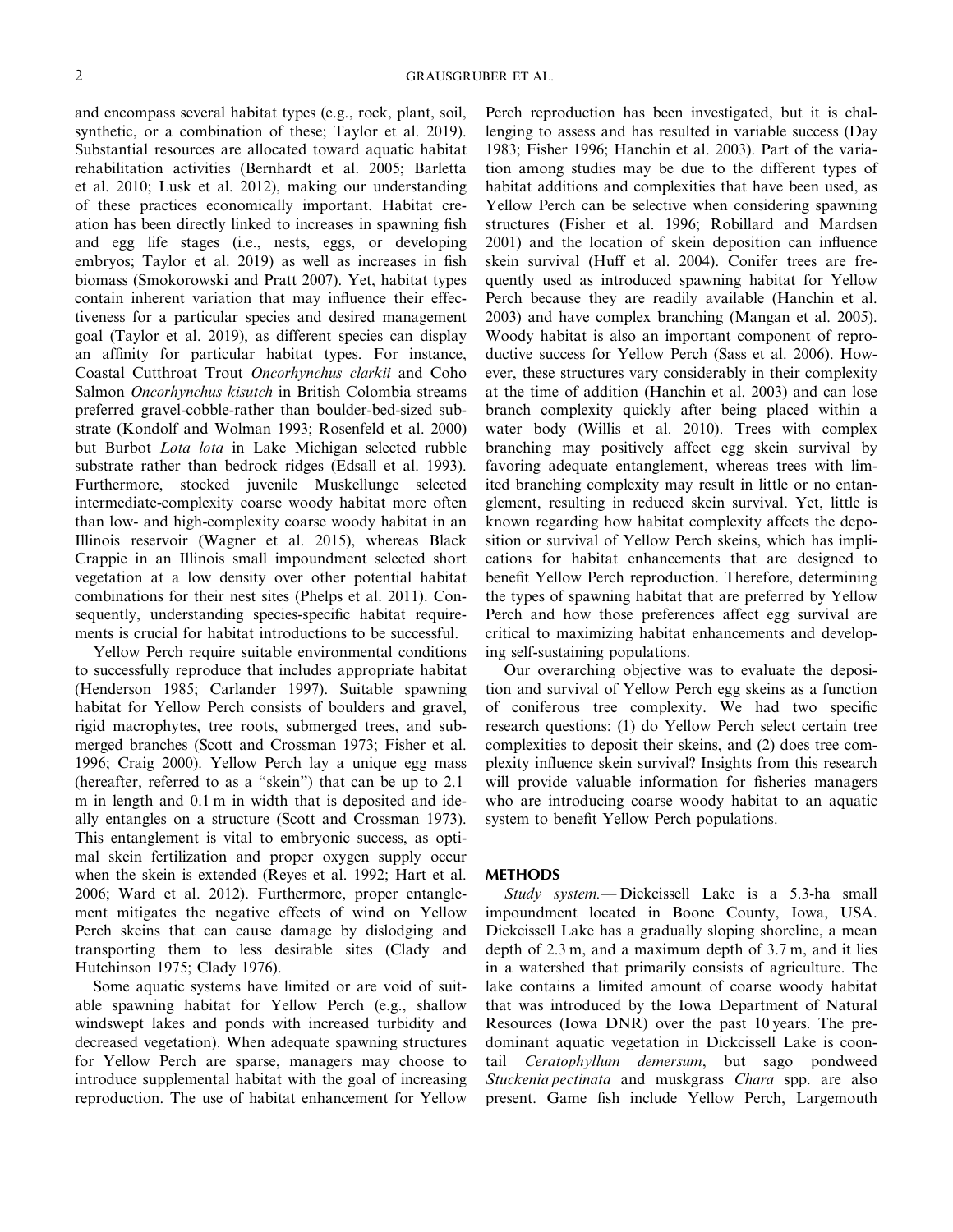Bass *Micropterus salmoides*, and Channel Catfish *Ictalurus punctatus*.

*Habitat additions.—* In February 2020, we placed 30 eastern red cedar *Juniperus virginiana* trees (hereafter, "trees") on the ice at Dickcissell Lake for the habitat addition. We harvested trees from nearby public land that ranged from 2.1 to 2.4 m in height and from 1.1 to 1.4 m in width at their widest points. After harvest, the trees were manipulated with a chainsaw to five different complexities ranging from 1 as the least complex (all branches removed) to 5 as the most complex (all primary and secondary branches remaining; the classification was adapted from Mallory et al. 2000; Wagner et al. 2015; Figure 1). We placed the trees in groups of two of the same complexity level (1–5), resulting in 15 tree groups (experimental unit) and three replicates per treatment (complexity level). The locations for the tree groups were predetermined using ArcGIS 10 (version 2.0.20) by converting a polyline circle to 15 equidistant points within the littoral zone (Gorr and Kurland 2013), establishing 15 tree groups around the inside perimeter of the lake. The tree group locations around the lake were used to account for the demic structure of Yellow Perch populations (Aalto and Newsome 1989, 1993), and tree groups rather than individual trees were used to allow for a higher probability of encounter (Hanchin et al. 2003). We placed all of the tree groups in 1.8 m of water to mitigate the negative effects of solar radiation on skein survival (Williamson et al. 1997; Huff et al. 2004) and to eliminate depth as a confounding factor. Depth was determined by using an ice flasher (Humminbird Ice 35) after cutting a hole in the ice with an auger. We adjusted the tree groups from the predetermined location to find the correct depth by traveling perpendicular to the shoreline until the desired depth was located. Due to the homogenous slope of the lake bottom, we only adjusted seven of the tree groups from the original locations, with a 3.1-m maximum adjustment distance. We anchored the trees with a  $41 \times 20$  cm (~16 kg) cinder block that was attached to their base with 9-gauge galvanized fencing wire and spaced them 1.5 m apart at their widest points to avoid overlapping branches or the potential loss of available spawning habitat. We randomly assigned tree complexities to each tree groups location.

*Snorkeling and skein survival estimates.—* Snorkeling took place when the water temperature reached 8°C (i.e., the lower limit of spawning temperature for Yellow Perch; Craig 2000) and occurred every 2 d from March 31, 2020, to May 5, 2020. Snorkeling did not occur from April 13, 2020, to April 20, 2020, due to cold water temperatures (5.9–7.1°C). On each snorkeling occasion, we visually inspected all of the trees for skeins. If we found a new skein, it was marked by attaching a numbered binder clip to a branch in close proximity, making each skein individually identifiable for the remainder of the spawning season. Viability estimates (the percentage of viable eggs) continued throughout all of the snorkeling occasions until embryonic development had reached terminus. We estimated skein viability as the percentage of viable eggs remaining in the skein (nearest 10%), which was determined by a visual observation while snorkeling. We considered milky or opaque eggs to be dead and transparent eggs to be viable (Hart et al. 2006). One individual conducted all of the snorkeling surveys to mitigate issues pertaining to inherent human variability of viability estimates.

*Statistical analyses.—* The selection of tree complexities for egg skein deposition was determined by using a modified version of the linear food selection index (*L*; Strauss 1979) that substitutes habitat for fish diets (see Fisher et al. 1996). The index is calculated as

$$
L=r_i-p_i,
$$

where  $r_i$  is the proportion of tree groups with complexity  $i$ with skeins present, and  $p_i$  is the proportion of tree groups with complexity *i* available. The *L* value ranges from −1 to 1, with 0 indicating neutral or random selection. Because we introduced equal proportions of habitat and did not compare them with other natural structures, the value of *L* ranges from −0.2 to 0.8, with values below 0.3 indicating avoidance and above 0.3 indicating preference. Variance  $(s^2)$ ; Strauss 1979) of *L* was calculated as

$$
s^{2}L = \frac{r_{i}(1-r_{i})}{n_{r}} + \frac{p_{i}(1-p_{i})}{n_{p}}.
$$

Daily skein survival was analyzed with Program MARK (White and Burnham 1999), using a nest survival model (Dinsmore et al. 2002) to generate maximum likelihood estimates of daily survival rates. Although nest survival models were originally designed for avian research, fisheries researchers have implemented them to assess nest success of Smallmouth Bass *Micropterus dolomieu* in Lake Michigan (Kaemingk et al. 2011) and Ontario, Canada (Suski and Ridgway 2007). The nest survival models assume the following: (1) the nests are correctly aged when they are first encountered, (2) the nest fates are correctly determined, (3) the nest discovery and nest checks do not influence survival, (4) the nest fates are independent, and (5) there is homogeneity of daily nest survival rates (Dinsmore et al. 2002).

The nest survival models require that each "nest" (in this instance, an individual egg skein) be assigned success or failure on each sample date. In avian research, nest success is defined as  $>1$  egg hatched regardless of clutch size (Dinsmore et al. 2002). However, it is more challenging to determine nest success for species that can produce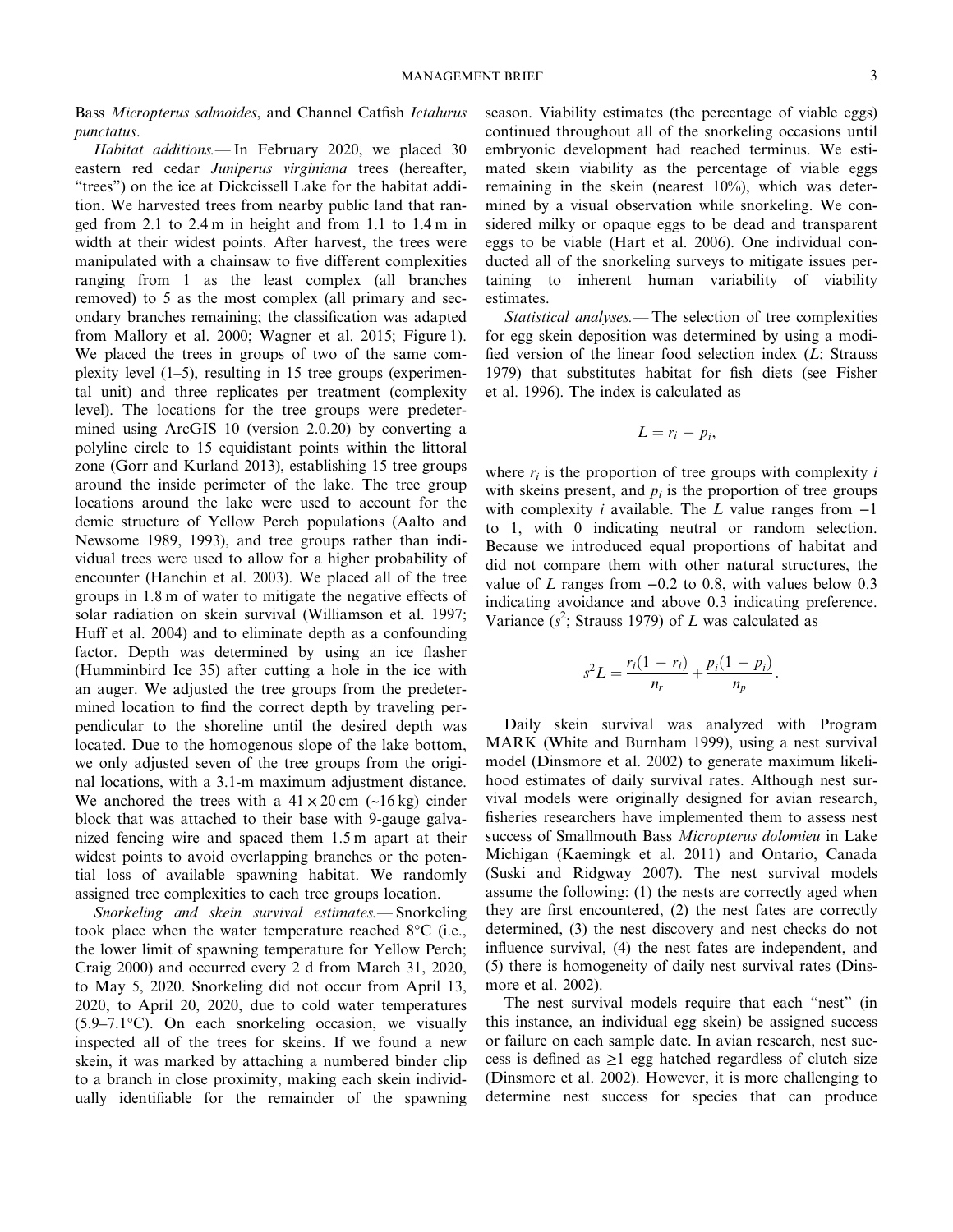

FIGURE 1. Images of trees that were introduced into Dickcissell Lake, Iowa, in February of 2020 that were manipulated to five complexities: (**A**) complexity  $1 =$  branches and twigs completely absent, few or no stubs remaining of main branches; (**B**) complexity  $2 =$  almost all branches absent, remaining primary branches are only stubs with twigs absent; (**C**) complexity 3 = most primary and all secondary branches absent, some stubs and parts of primary branches remain, twigs absent; (**D**) complexity 4 = most primary and secondary branches remain, some twigs remain; and (**E**) complexity 5 = foliage remains, all primary and secondary branches remain, most twigs remain. The classification for structural complexity was adapted from Mallory et al. (2000) and Wagner et al. (2015).

millions of eggs in a single spawning event (Burton and Burton 2018). The results of research regarding in situ skein survival estimates for Yellow Perch are wide ranging (e.g., from 7.7% [Clady 1976] to  $\geq 96\%$  survival [Williamson et al. 1997]), and skein viability estimates by visual observations of a snorkeler are challenging. Therefore, a survival benchmark that produces a realistic standard for a snorkeler to correctly estimate is essential. We deemed all skeins that sustained viability estimates at 50% or more as successful and skeins that fell below 50%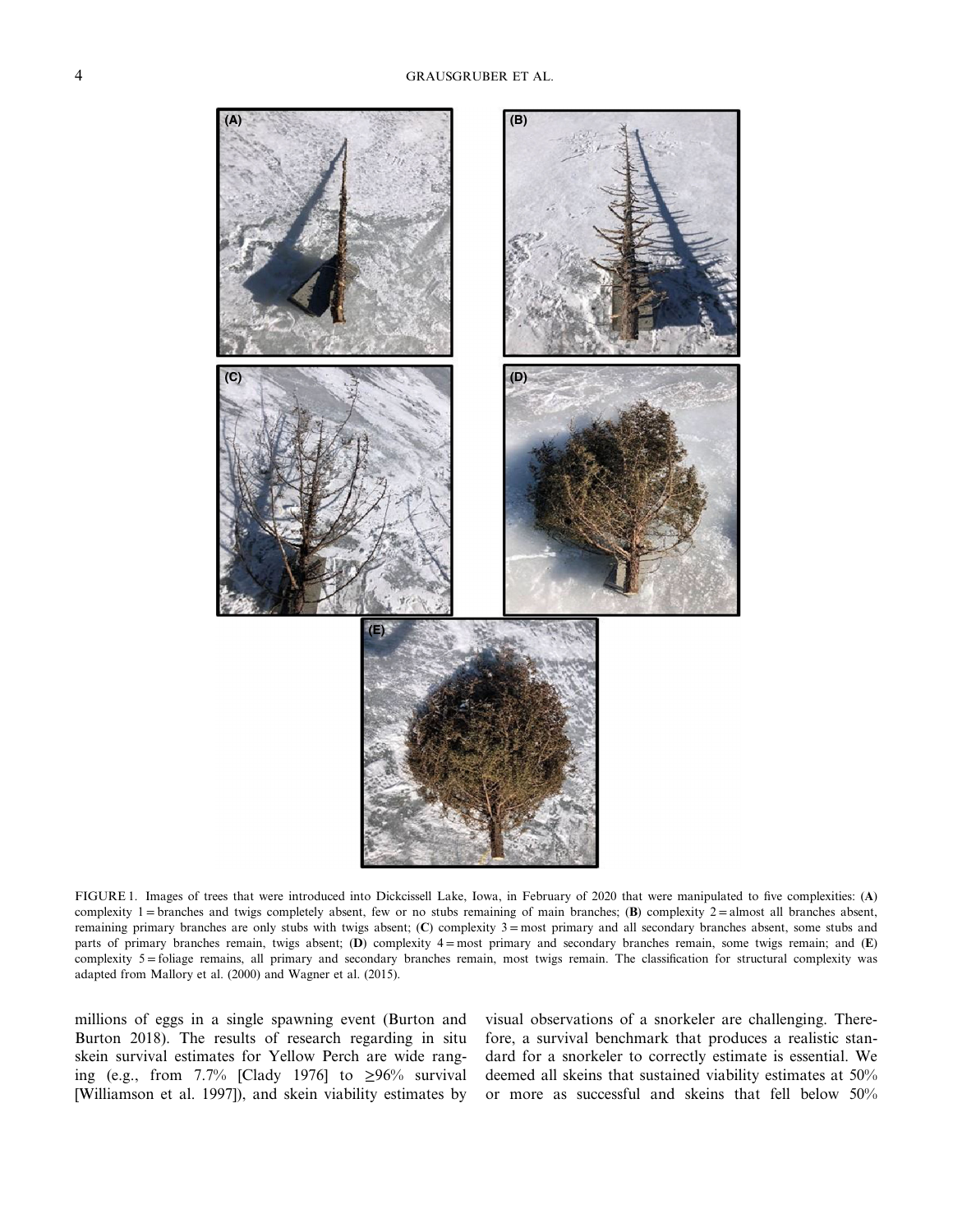survival as failures. We also evaluated survival benchmarks that were lower (30%) and higher (60%) than  $50\%$ to test how a range of success metrics affected our results. The model results at a benchmark of 30% skein survival were identical to those from models at the 50% benchmark. At 60% survival, the number of successful nests decreased to five, hindering our ability to construct more complex models containing tree complexities. However, despite the limited sample size, the top model from the 30% and the 50% benchmarks remained the same in this model set. Thus, we determined that a survival benchmark at 50% provided an accurate depiction of skein success and that egg skein survival thresholds had little effect on our ability to assess the effect of tree complexity.

Four sampling occasions over 7 d were missed due to cold water temperatures in the middle of the spawning season. This event may have caused a violation of the assumption of obtaining a correct age for each skein, as all of the skeins  $(n=4)$  that were deposited during this period could not be aged precisely and were consequently assigned an age of zero when they were discovered. This may have decreased the daily survival estimates for these skeins, as they may have been older than their assigned age. Additionally, three previously discovered skeins were found to be failures in the snorkeling survey following the missed sampling occasions. The nest survival models use the probability of surviving between intervals (1–*S*) to estimate the daily survival of failed nests (Dinsmore et al. 2002). With the time interval between sampling occasions extended, the daily survival estimates for these three skeins may have been biased high. To evaluate the potential effects of the missed sampling occasions on model order and skein survival estimates, alternative input files containing different assigned ages (4- and 7-d change) for the skeins in question were created and used to rerun all models in Program MARK. After rerunning all of the models with the new input files, the most supported model was unchanged and the discrepancy in survival estimates were negligible  $(\leq 0.01)$ . Therefore, we believe the missed sampling occasions had a minimal influence our results.

We developed a set of a priori hypotheses to evaluate factors that may influence the survival rates of Yellow Perch skeins. The factors included groups of five complexities of introduced trees  $(1 =$  least complex [Com 1],  $5 =$ most complex [Com 5]), time (*t*), and constant survival (.). Once the most supported model was established, we calculated skein survival for a documented incubation period that was similar to our sampling duration (27 d; Mansueti 1964; Craig 2000) by exponentiation of the daily survival rate by 27. Next, we used the delta method to calculate 95% confidence intervals for the point estimate (Powell 2007). Competing hypotheses were stated as models using the logit link function and compared using Akaike's information criterion corrected for small sample size (AIC<sub>c</sub>; Burnham and Anderson 1998), ΔAIC*c*, model weight (*Wi*), model likelihood, number of parameters (*K*), and deviance.

## **RESULTS**

## **Skein Deposition Selectivity**

Across all groups and tree complexities, 35 Yellow Perch skeins were observed (complexity 1 tree groups  $= 1$ ) skein, complexity 2 tree groups = 3 skeins, complexity 3 tree groups = 10 skeins, complexity 4 tree groups = 11 skeins, and complexity 5 tree groups  $= 10$  skeins). The mean number of skeins per tree group ranged from 3.7  $(\pm 95\% \text{ CI} = 3.0 \text{ to } 4.3)$  for tree complexity 4 to 0.3 ( $\pm 95\%$ )  $CI = 0$  to 1.0) for tree complexity 1 (Figure 2). Yellow Perch displayed selection for tree complexities 4 and 5 but used tree complexities 1, 2, and 3 in proportion to their abundance (Figure 3).

## **Skein Survival**

A total of 9 (26%) of the 35 observed skeins remained at or above the 50% threshold and were successful (Table 1). The majority (five skeins; 56%) of successful skeins were deposited on complexity 4 tree groups, with three (33%) successful skeins on complexity 3 groups, and one (11%) on complexity 5 groups (Table 1). Yellow Perch deposited skeins throughout the sampling period (Table 1).

A total of 15 candidate models were evaluated comparing the effects of tree complexity on the daily survival of Yellow Perch skeins (Table 2). Three models had ΔAIC<sub>*c*</sub> values that were less than 2.0 and  $w_t$  greater than 0.12,



FIGURE 2. Mean  $(\pm 95\% \text{ CI})$  number of Yellow Perch skeins deposited on introduced tree groups that were manipulated to five complexities (e.g.,  $1 =$  least complex,  $5 =$  most complex) in Dickcissell Lake, Iowa, from March 31 to May 5, 2020.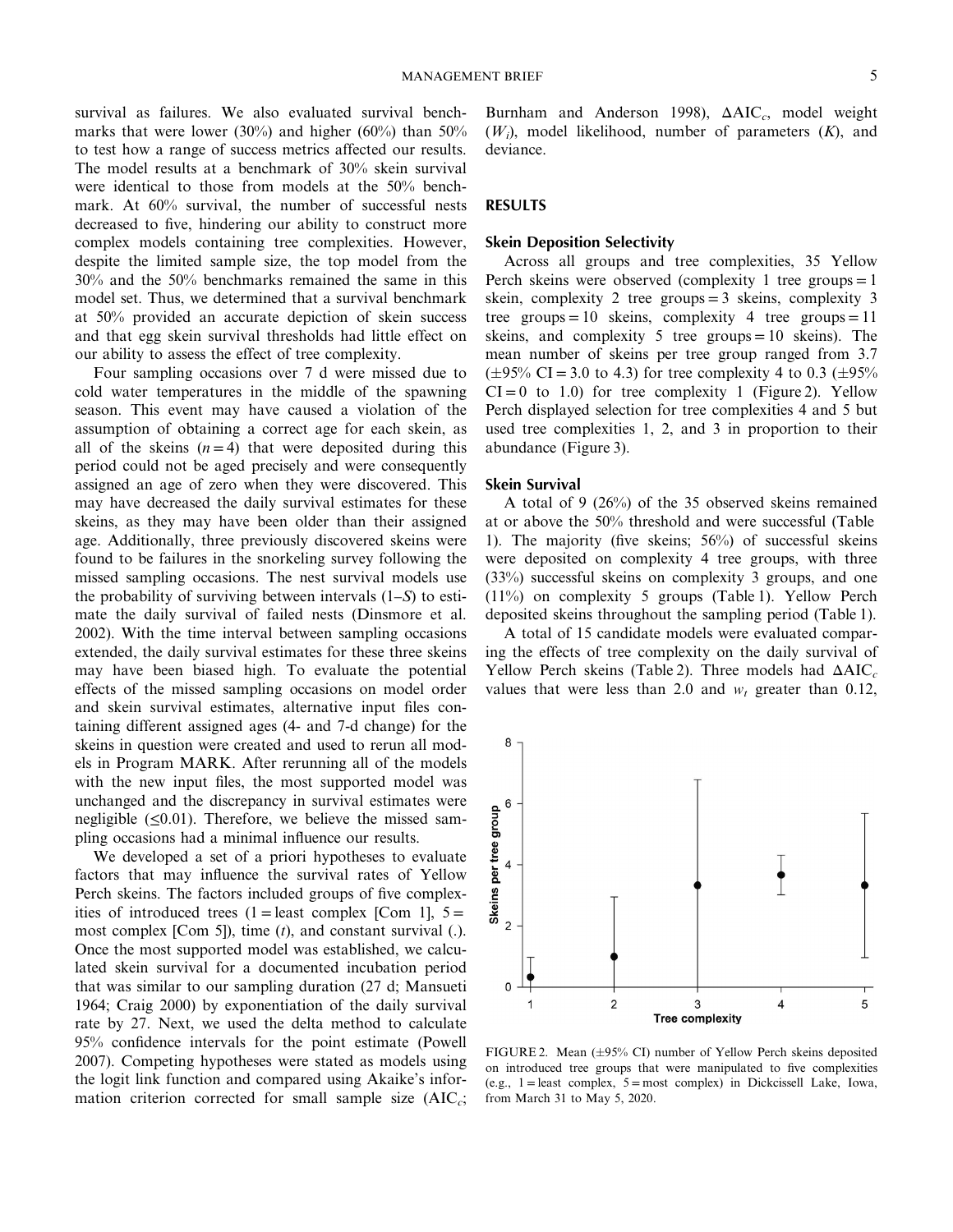

FIGURE 3. The linear selection index  $(L; \pm 95\% \text{ CI})$  for Yellow Perch from March 31 to May 5, 2020, for five tree complexities (e.g.,  $1 =$  least complex, 5 = most complex) that were introduced into Dickcissell Lake, Iowa. A value <0.3 indicates avoidance, a value >0.3 indicates preference, and 0.3 (noted by horizontal line) indicates neutral or random selection.

providing similar levels of support in explaining skein survival (Table 2). Models 4 through 15 contained ΔAIC<sub>*c*</sub> values greater than 3.0 and  $w_t$  less than 0.07, indicating little support (Table 2). The most supported model indicated that skeins that were deposited on tree complexities 1, 2, and 5 (hereafter, referred to as "low and high tree complexities") had lower daily survival rates than did skeins that were deposited on tree complexities 3 and 4 (hereafter, referred to as "intermediate tree complexities";  $\beta = -1.29$ ; 95% CI = -2.32 to -0.27). The second-ranked model  $(\Delta AIC_c = 1.86)$  suggested that skeins that were deposited on the low and high tree complexities (β  $= -1.40$ ; 95% CI = -2.58 to -0.28) and complexity 3 (β  $= -0.37$ ; 95% CI =  $-2.10$  to 1.35) had lower daily skein survival than complexity 4; however, the effect size for complexity 3 was small and the slope was not different from zero. Finally, the third-ranked model  $(\Delta AIC_c = 1.93)$ indicated that skeins that were deposited on tree complexities 1 and 2 had lower daily survival than those deposited on complexity 5 ( $\beta = -0.25$ ; 95% CI = -1.67 to 1.18); however, the effect size was small and the slope was not different from zero. Model 3 also suggested that skeins that were laid on intermediate tree complexities had higher daily survival than those that were laid on complexity 5  $(\beta = 1.23; 95\% \text{ CI} = 0.14 \text{ to } 2.33).$ 

Based on estimates from the top-ranked model, the daily survival rate for skeins that were deposited on low and high tree complexities was 0.91 (95%  $CI = 0.84$  to 0.95), while that for skeins that were deposited on intermediate tree complexities was 0.97 (95%  $CI = 0.94$  to 0.99). The differences in daily survival estimates were amplified for cumulative skein survival to the 27-d incubation period. For instance, cumulative 27-d survival for skeins that were deposited on low and high tree complexities was  $0.07$  (95% CI = 0.06 to 0.08), while cumulative survival of skeins that were deposited on intermediate tree complexities was 0.48 (95% CI = 0.43 to 0.52).

## **DISCUSSION**

Understanding the effectiveness of introduced habitat can guide management decisions to be more productive, both ecologically and economically. Our results indicate that the structural complexity of trees influenced both skein deposition and egg survival in Yellow Perch. Information regarding selection for and survival of skeins on introduced habitat in Yellow Perch provides insight into the most efficacious manner to administer habitat additions that are directed at improving spawning success.

Tree complexity influenced the selection of spawning habitat by Yellow Perch. The mean number of deposited skeins was 3 to 11 times greater for intermediate and high-complexity tree groups than for low-complexity tree groups. Furthermore, the linear selection index indicated that Yellow Perch selected for intermediate- and highcomplexity tree groups but not for low-complexity tree groups. The number of deposited Yellow Perch skeins can vary from 0.13 skeins per tree (Day 1983; Hanchin et al. 2003; Mangan et al. 2005) to 5.4 skeins per tree (Fisher 1996; Mangan et al. 2005). This is comparable to the mean number of skeins that we observed on our tree groups. Additionally, Eurasian Perch *Perca fluviatilis* deposits skeins on complex structures rather than other available substrates (Snickars et al. 2010; Cech et al. 2011; Westrelin et al. 2018). This range in observed skein deposition in the current and existing research suggests that Yellow Perch are selective when they are choosing spawning structures and appropriate structures can considerably increase deposition on suitable habitat. That Yellow Perch displayed increased selection for complex trees in our study suggests an affinity for more complicated structures. Therefore, the addition of complex trees may increase the selection of introduced habitat by Yellow Perch, potentially leading to increased reproductive success that accomplishes the objective of introduced habitat.

Despite a preference for depositing skeins on complex trees, our most supported model indicated that daily and cumulative survival rates for skeins that were deposited on trees of the highest complexity were similar to survival on the least complex trees and lower than skeins that were deposited on intermediate tree complexities. Although the second- and third-ranked models contained alternative complexity groupings from the top model, both support the findings of the top model as indicated by the nonsignificant beta estimates among groups. Decreased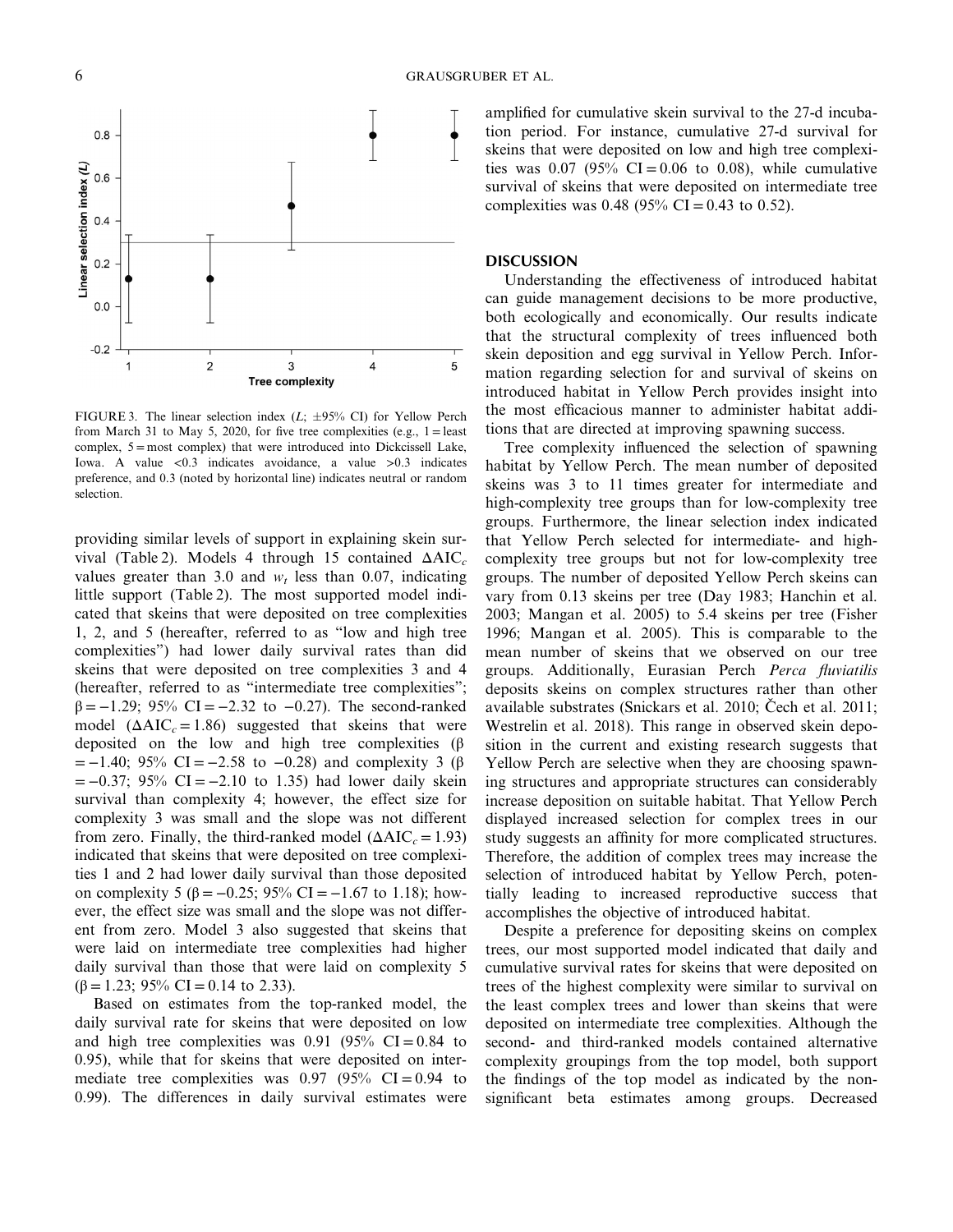TABLE 1. Estimated skein viability on introduced cedar trees for Yellow Perch in Dickcissell Lake, Iowa, from March 31 to May 5, 2020, as a function of tree complexity group and sample day. A 50% viability benchmark deemed skeins a success (S) or failure (F) after their last observation. An X indicates that a skein that is not yet observed or a missed sampling occasion (days 15–21).

| Sample day |                         |                           |                           |                           |                |                  |                           |                  |             |                |                           |                |                  |                           |                |                           |                           |                           |                           |                           |
|------------|-------------------------|---------------------------|---------------------------|---------------------------|----------------|------------------|---------------------------|------------------|-------------|----------------|---------------------------|----------------|------------------|---------------------------|----------------|---------------------------|---------------------------|---------------------------|---------------------------|---------------------------|
| Skein ID   | Complexity group        | $\mathbf{1}$              | 3                         | 5                         | $\overline{7}$ | 9                | 11                        | 13               | 15          | 17             | 19                        | 21             | 23               | 25                        | 27             | 29                        | 31                        | 33                        | 35                        | 37                        |
| 1311       | 1                       | $\boldsymbol{\mathrm{X}}$ | $\mathbf X$               | $\mathbf X$               | $\mathbf X$    | $\mathbf X$      | $\boldsymbol{\mathrm{X}}$ | $\mathbf X$      | X           | X              | $\mathbf X$               | X              | 70               | $\boldsymbol{0}$          | $\overline{F}$ | ${\bf F}$                 | $\boldsymbol{\mathrm{F}}$ | $\overline{F}$            | ${\bf F}$                 | ${\bf F}$                 |
| 111        | $\overline{\mathbf{c}}$ | $\mathbf X$               | $\mathbf X$               | $\mathbf X$               | $\mathbf X$    | X                | $\mathbf X$               | $\mathbf X$      | X           | $\mathbf X$    | $\mathbf X$               | $\mathbf X$    | 90               | 90                        | 80             | 70                        | 50                        | 30                        | F                         | $\mathbf F$               |
| 112        | $\overline{c}$          | $\mathbf X$               | $\boldsymbol{\mathrm{X}}$ | X                         | $\mathbf X$    | X                | X                         | X                | X           | X              | X                         | $\mathbf X$    | 90               | 90                        | 80             | 80                        | 70                        | 20                        | $\boldsymbol{\mathrm{F}}$ | $\overline{\mathrm{F}}$   |
| 121        | $\overline{c}$          | 100                       | 90                        | 90                        | 80             | 80               | 80                        | 80               | $\mathbf X$ | X              | X                         | $\mathbf X$    | 20               | ${\bf F}$                 | F              | $\mathbf{F}$              | F                         | $\mathbf{F}$              | F                         | ${\bf F}$                 |
| 211        | 3                       | X                         | $\mathbf X$               | 100                       | 90             | 80               | 70                        | 70               | X           | X              | X                         | $\mathbf X$    | 70               | 70                        | 70             | ${\bf S}$                 | S                         | S                         | S                         | S                         |
| 212        | 3                       | X                         | $\mathbf X$               | X                         | X              | $\mathbf X$      | $\mathbf X$               | $\mathbf X$      | X           | X              | X                         | X              | 90               | 60                        | 60             | S                         | S                         | S                         | S                         | S                         |
| 221        | 3                       | X                         | X                         | X                         | X              | X                | 100                       | 90               | X           | X              | X                         | X              | 80               | 80                        | 80             | 60                        | 60                        | 50                        | 40                        | $\overline{\mathrm{F}}$   |
| 223        | 3                       | X                         | $\mathbf X$               | X                         | $\mathbf X$    | X                | X                         | $\mathbf X$      | X           | X              | X                         | X              | X                | 80                        | 80             | 80                        | $\theta$                  | $\mathbf{F}$              | $\mathbf{F}$              | $\mathbf F$               |
| 1111       | 3                       | 100                       | 90                        | 90                        | 90             | $\boldsymbol{0}$ | $\overline{F}$            | $\overline{F}$   | F           | $\overline{F}$ | $\boldsymbol{\mathrm{F}}$ | $\overline{F}$ | $\overline{F}$   | $\mathbf{F}$              | F              | $\boldsymbol{\mathrm{F}}$ | $\mathbf F$               | $\mathbf{F}$              | $\boldsymbol{\mathrm{F}}$ | $\mathbf F$               |
| 1112       | 3                       | 90                        | 90                        | 90                        | 90             | 90               | 80                        | 80               | $\mathbf X$ | X              | X                         | $\mathbf X$    | 80               | 50                        | 40             | $\overline{F}$            | $\overline{F}$            | $\overline{F}$            | $\boldsymbol{\mathrm{F}}$ | $\mathbf F$               |
| 1113       | 3                       | $\mathbf X$               | 100                       | 90                        | 90             | 90               | 90                        | 90               | X           | X              | X                         | $\mathbf X$    | 70               | 50                        | 30             | $\mathbf F$               | $\mathbf F$               | $\mathbf{F}$              | F                         | $\mathbf F$               |
| 1114       | 3                       | X                         | $\mathbf X$               | X                         | X              | 100              | 100                       | 80               | $\mathbf X$ | $\mathbf X$    | X                         | $\mathbf X$    | 60               | 50                        | 50             | S                         | S                         | S                         | S                         | S                         |
| 1121       | 3                       | $\mathbf X$               | 100                       | 90                        | 90             | 80               | 80                        | 70               | $\mathbf X$ | $\mathbf X$    | $\mathbf X$               | $\mathbf X$    | 60               | 50                        | 40             | $\boldsymbol{\mathrm{F}}$ | F                         | $\overline{F}$            | $\mathbf{F}$              | $\overline{\mathrm{F}}$   |
| 1122       | 3                       | $\mathbf X$               | X                         | X                         | 100            | 80               | 80                        | 80               | X           | X              | X                         | X              | 80               | 70                        | 40             | $\mathbf F$               | $\mathbf{F}$              | $\mathbf{F}$              | $\mathbf{F}$              | $\boldsymbol{\mathrm{F}}$ |
| 311        | 4                       | $\mathbf X$               | $\mathbf X$               | 100                       | 90             | 90               | 90                        | 80               | $\mathbf X$ | X              | X                         | $\mathbf X$    | 70               | 50                        | 50             | S                         | S                         | S                         | S                         | S                         |
| 312        | 4                       | $\mathbf X$               | $\mathbf X$               | $\mathbf X$               | $\mathbf X$    | 90               | 90                        | 90               | X           | $\mathbf X$    | X                         | $\bf{X}$       | 80               | 80                        | 80             | 70                        | 60                        | 60                        | 40                        | $\overline{\mathrm{F}}$   |
| 321        | 4                       | X                         | X                         | 100                       | 80             | 70               | $\overline{0}$            | ${\bf F}$        | F           | $\mathbf{F}$   | F                         | $\mathbf{F}$   | F                | F                         | F              | $\mathbf{F}$              | F                         | $\mathbf{F}$              | F                         | $\overline{F}$            |
| 322        |                         | X                         | X                         | $\mathbf X$               | X              | $\mathbf X$      | X                         | 90               | X           | X              | X                         | X              | 60               | 60                        | 60             | $\boldsymbol{0}$          | $\mathbf F$               | $\boldsymbol{\mathrm{F}}$ | F                         | $\mathbf F$               |
| 1011       |                         | $\boldsymbol{\mathrm{X}}$ | $\mathbf X$               | $\boldsymbol{\mathrm{X}}$ | 90             | 80               | 80                        | 80               | X           | X              | X                         | X              | 70               | 70                        | 70             | 50                        | S                         | S                         | S                         | ${\bf S}$                 |
| 1021       |                         | 90                        | 90                        | 90                        | 90             | 80               | 80                        | 70               | $\bf{X}$    | X              | X                         | $\mathbf X$    | 60               | 60                        | 40             | $\mathbf{F}$              | $\mathbf{F}$              | $\overline{F}$            | F                         | $\overline{F}$            |
| 1022       |                         | $\boldsymbol{\mathrm{X}}$ | 90                        | 90                        | 90             | 90               | 90                        | 80               | $\mathbf X$ | $\mathbf X$    | X                         | $\mathbf X$    | 60               | 60                        | 50             | S                         | S                         | S                         | S                         | S                         |
| 1411       |                         | X                         | $\mathbf X$               | $\boldsymbol{\mathrm{X}}$ | X              | X                | $\mathbf X$               | $\mathbf X$      | X           | X              | X                         | $\mathbf X$    | X                | 50                        | 50             | 40                        | 30                        | 30                        | 20                        | $\boldsymbol{\mathrm{F}}$ |
| 1421       | 4                       | $\bf{X}$                  | 100                       | 90                        | 90             | 80               | 70                        | 70               | $\bf{X}$    | X              | X                         | X              | 70               | 60                        | 60             | S                         | S                         | S                         | S                         | ${\bf S}$                 |
| 1422       | 4                       | X                         | $\boldsymbol{\mathrm{X}}$ | 100                       | 100            | 70               | 70                        | 70               | X           | X              | X                         | $\mathbf X$    | 70               | 70                        | 60             | S                         | S                         | S                         | S                         | S                         |
| 1423       | 4                       | X                         | $\mathbf X$               | X                         | 100            | 90               | 80                        | 70               | X           | X              | X                         | $\mathbf X$    | 70               | 60                        | 10             | F                         | F                         | $\mathbf{F}$              | $\boldsymbol{\mathrm{F}}$ | $\overline{\mathrm{F}}$   |
| 611        | 5                       | $\mathbf X$               | $\mathbf X$               | 100                       | 90             | 90               | 90                        | 90               | $\bf{X}$    | X              | X                         | $\mathbf X$    | 80               | 80                        | 40             | F                         | F                         | $\mathbf{F}$              | F                         | $\overline{F}$            |
| 612        | 5                       | X                         | $\mathbf X$               | X                         | 100            | 100              | 90                        | 90               | X           | X              | X                         | X              | 20               | $\boldsymbol{\mathrm{F}}$ | F              | $\overline{F}$            | $\boldsymbol{\mathrm{F}}$ | $\mathbf{F}$              | $\boldsymbol{\mathrm{F}}$ | ${\bf F}$                 |
| 621        | 5                       | X                         | X                         | $\mathbf X$               | 100            | 90               | 80                        | $\boldsymbol{0}$ | F           | F              | F                         | $\overline{F}$ | ${\bf F}$        | F                         | F              | $\mathbf{F}$              | F                         | F                         | F                         | $\overline{\mathrm{F}}$   |
| 622        | 5                       | $\boldsymbol{\mathrm{X}}$ | $\mathbf X$               | $\mathbf X$               | $\mathbf X$    | 100              | 90                        | 90               | X           | X              | X                         | X              | 80               | 70                        | 70             | 60                        | 40                        | 10                        | F                         | $\overline{F}$            |
| 911        | 5                       | 80                        | 70                        | 70                        | 70             | 70               | 70                        | 70               | X           | X              | X                         | X              | $\boldsymbol{0}$ | ${\bf F}$                 | F              | $\boldsymbol{\mathrm{F}}$ | $\mathbf F$               | $\mathbf{F}$              | F                         | $\mathbf F$               |
| 912        | 5                       | $\boldsymbol{\mathrm{X}}$ | 90                        | 80                        | 20             | ${\bf F}$        | ${\bf F}$                 | ${\bf F}$        | F           | $\overline{F}$ | $\boldsymbol{\mathrm{F}}$ | $\overline{F}$ | F                | ${\bf F}$                 | F              | $\overline{F}$            | $\mathbf F$               | $\overline{F}$            | F                         | $\mathbf F$               |
| 913        | 5                       | $\bf{X}$                  | 90                        | 80                        | 80             | 70               | 70                        | 70               | X           | X              | $\bf{X}$                  | $\bf{X}$       | $\boldsymbol{0}$ | $\overline{F}$            | F              | F                         | F                         | $\mathbf{F}$              | F                         | $\overline{F}$            |
| 914        | 5                       | X                         | $\mathbf X$               | $\mathbf X$               | $\bf{X}$       | $\mathbf X$      | $\mathbf X$               | $\mathbf X$      | X           | X              | X                         | X              | X                | X                         | 100            | 90                        | 80                        | 80                        | 50                        | 10                        |
| 921        | 5                       | 100                       | $\boldsymbol{0}$          | ${\bf F}$                 | ${\bf F}$      | $\mathbf{F}$     | $\mathbf F$               | $\mathbf{F}$     | F           | F              | F                         | $\overline{F}$ | $\overline{F}$   | F                         | F              | $\mathbf{F}$              | F                         | $\mathbf{F}$              | F                         | $\mathbf F$               |
| 1521       | 5                       | $\boldsymbol{\mathrm{X}}$ | X                         | X                         | $\bf{X}$       | X                | X                         | X                | $\bf{X}$    | X              | X                         | $\mathbf X$    | 90               | 80                        | 70             | 70                        | S                         | S                         | S                         | S                         |

survival on low tree complexities may be explained by the position of the trees in the water column. Low-complexity tree groups lacked the primary and secondary branching that elevated the more complex trees above the substrate. The majority of each low-complexity tree group was close to the lake bottom. This absence of separation resulted in large portions of deposited skeins on low-complexity trees that were lying directly on the substrate rather than the tree. Yellow Perch skeins that were deposited on the lake bottom displayed lower survival than did those that were

deposited on vegetation (Smith et al. 2001), likely due to decreased oxygen levels from siltation or infection by microorganisms (Wootton 1998).

The skeins that were deposited on the most complex trees did not suffer the aforementioned issues of bottom contact, but they still displayed lower survival than did those that were deposited on intermediate tree complexities. Although the mechanism is different, skeins that were laid on tree complexity 5 may have also incurred egg mortality that was associated with oxygen depletion. For the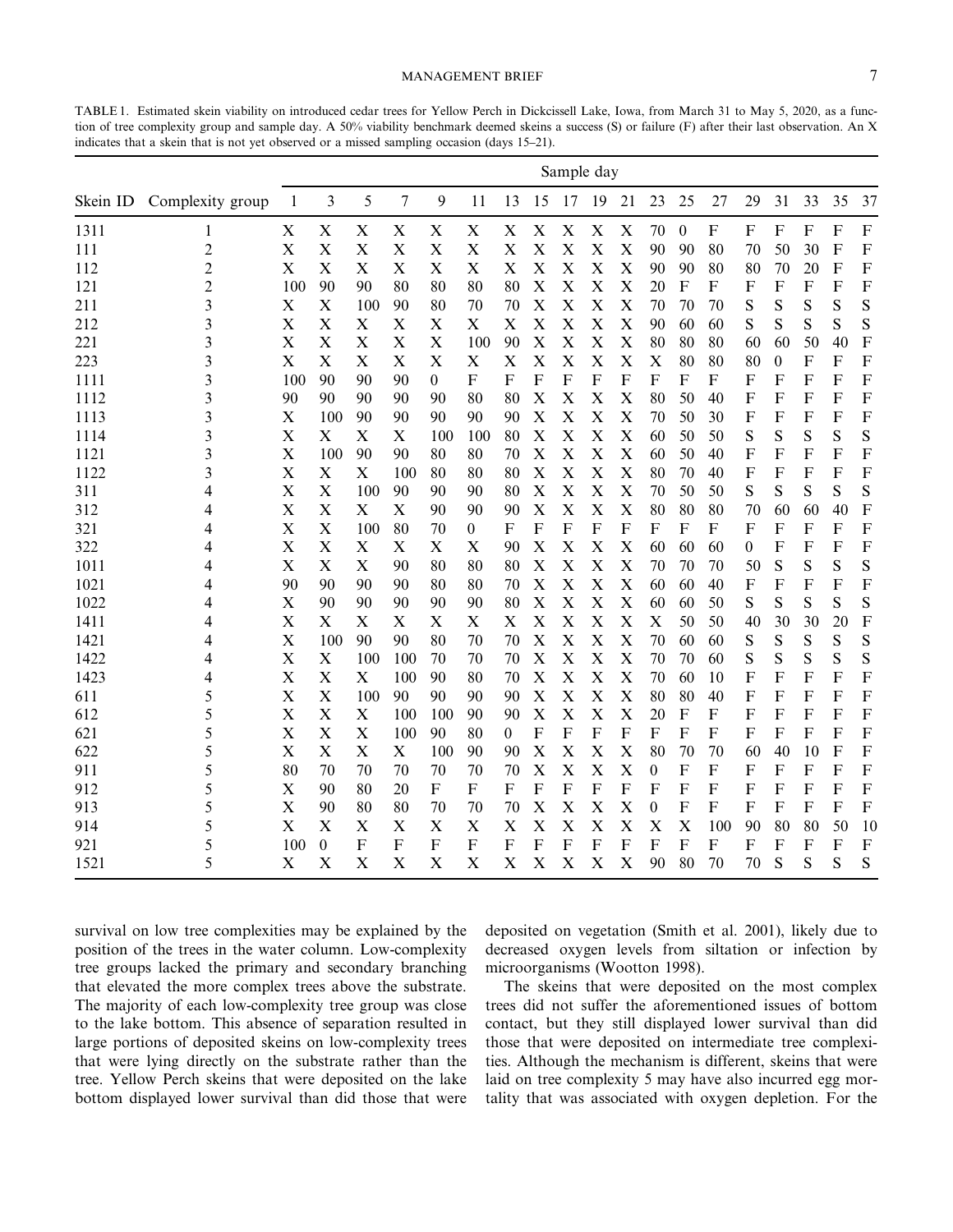TABLE 2. Nest survival models used to estimate survival (*S*) of Yellow Perch egg skeins in Dickcissell Lake, Iowa, from March 31, 2020, to May 5, 2020, using 50% egg skein survival as the nest success benchmark. The effects included groups of five complexities of introduced trees  $(1 =$  least complex, 5 = most complex; Com 1, Com 2, Com 3, Com 4, Com 5), time (*t*), and constant survival (.). The model comparisons were based on AIC*c*, ΔAIC*c*, model weight (*Wi*), model likelihood, number of parameters (*K*), and deviance; vs. = versus.

| Model                                                     | $AIC_c$ | $\Delta AIC_c$ | $W_i$ | Model likelihood | K              | Deviance |
|-----------------------------------------------------------|---------|----------------|-------|------------------|----------------|----------|
| $S(Com\ 1 = 2 = 5 \text{ vs. Com } 3 = 4)$                | 96.40   | 0.00           | 0.33  | 1.00             | 2              | 92.36    |
| $S(Com\ 1 = 2 = 5$ vs. Com 3 vs. Com 4)                   | 98.26   | 1.86           | 0.13  | 0.39             | 3              | 92.19    |
| $S(Com\ 1 = 2 \text{ vs. Com } 3 = 4 \text{ vs. Com } 5)$ | 98.32   | 1.93           | 0.13  | 0.38             | 3              | 92.25    |
| $S(Com\ 1 = 2 = 3 = 4$ vs. Com 5)                         | 99.56   | 3.17           | 0.07  | 0.21             | 2              | 95.53    |
| $S(Com\ 1 = 2 \text{ vs. Com } 3 = 5 \text{ vs. Com } 4)$ | 99.80   | 3.40           | 0.06  | 0.18             | 3              | 93.73    |
| $S(Com\ 1 = 2 = 3$ vs. Com 4 vs. Com 5)                   | 99.81   | 3.41           | 0.06  | 0.18             | 3              | 93.74    |
| $S(Com\ 1 = 2$ vs. Com 3 vs. Com 4 vs. Com 5)             | 100.20  | 3.80           | 0.05  | 0.15             | 4              | 92.07    |
| S(.)                                                      | 100.82  | 4.43           | 0.04  | 0.11             |                | 98.81    |
| $S(Com\ 1 = 2 = 3 = 4 = 5)$                               | 100.82  | 4.43           | 0.04  | 0.11             |                | 98.81    |
| $S(Com\ 1 = 2 \text{ vs. Com } 3 = 4 = 5)$                | 101.15  | 4.76           | 0.03  | 0.09             | $\mathfrak{D}$ | 97.12    |
| $S(Com\ 1 = 2 = 4 \text{ vs. Com } 3 = 5)$                | 101.21  | 4.82           | 0.03  | 0.09             | 2              | 97.18    |
| $S(Com\ 1 = 2 = 4$ vs. Com 3 vs. Com 5)                   | 101.60  | 5.20           | 0.02  | 0.07             | 3              | 95.52    |
| $S(Com\ 1 = 2 = 3 \text{ vs. Com } 4 = 5)$                | 102.66  | 6.26           | 0.01  | 0.04             | 2              | 98.62    |
| $S(Com\ 1 = 2 \text{ vs. Com } 4 = 5 \text{ vs. Com } 3)$ | 103.04  | 6.64           | 0.01  | 0.04             | 3              | 96.96    |
| S(t)                                                      | 117.41  | 21.02          | 0.00  | 0.00             | 16             | 83.61    |

eggs to be properly oxygenated, Yellow Perch skeins should be completely extended to limit overlap (Treasurer 1983). The most complex trees contain many primary and secondary branches that may have prohibited the skeins from fully extending. We hypothesize that this may have caused the skeins to crease, creating areas that were not properly oxygenated, and increased egg mortality. Ward and Barnes (2020) observed a 52% decrease in Yellow Perch egg survival when the skeins were overlaid on the bottom of a 1.89-L bucket rather than supported by artificial vegetation. Consequently, decreases in skein survival that are potentially caused by depleted oxygen supply may be the result of trees that are either lacking or have an overabundance of complexity, creating a Goldilocks effect (Katz et al. 2012; Lane 2016). Therefore, skein survival may be maximized with habitat containing an intermediate amount of interstitial space.

Beyond wood, Yellow Perch often deposit their skeins on aquatic vegetation and other natural habitat (Scott and Crossman 1973), but we did not compare skein deposition and survival between natural and introduced structures. *Perca* spp. have displayed tendencies to prefer hard and complex structures for depositing their skeins (Cech et al. 2009). However, the dominant vegetation in Dickcissell Lake is coontail, which does not have a rigid stalk to adequately support skeins. Furthermore, coontail was only present in the shallow areas  $(<1$  m) of the lake, far from all tree groups, minimizing any potential biotic or abiotic factors that may have affected skein deposition site or survival.

In the current study, we observed preferences for skein deposition and increased skein survival on particular complexities of introduced habitat. Although this information is beneficial for managers who are considering habitat introductions, it does not provide evidence of an increase in Yellow Perch reproduction or recruitment. Several biotic and abiotic factors affect Yellow Perch survival in the early life stages (e.g., Sanderson et al. 1999; Dembkowski et al. 2017), and we did not monitor past the egg stage. Furthermore, because we did not monitor reproduction in the Yellow Perch population in Dickcissell Lake over several years, we do not know whether the addition of habitat increased total spawning effort or simply changed the locations of skein deposition. However, suitable spawning structures and factors that contribute to increased skein survival are critical to understand when introducing habitat. Finally, even egg skeins with  $\langle 50\%$  survival that were deemed mortalities in our survival analysis still had the potential to produce thousands of larvae that may substantially contribute to recruitment. Nonetheless, the 50% survival benchmark for determining egg skein survival still provided a meaningful metric that allowed us to compare skein survival among the tree complexities.

Maximizing the benefits of tree introductions for the reproduction Yellow Perch requires an understanding of tree decomposition rates and the establishment of appropriate timelines to replace deficient habitat when it is necessary. Morphological and chemical tree characteristics result in contrasting decomposition rates when they are introduced into aquatic systems (Bilby et al. 1999). For instance, recycled conifer trees (e.g., Christmas trees) lost needles and fine branching after 1 year of submersion in a Texas reservoir (Daugherty et al. 2014), whereas the life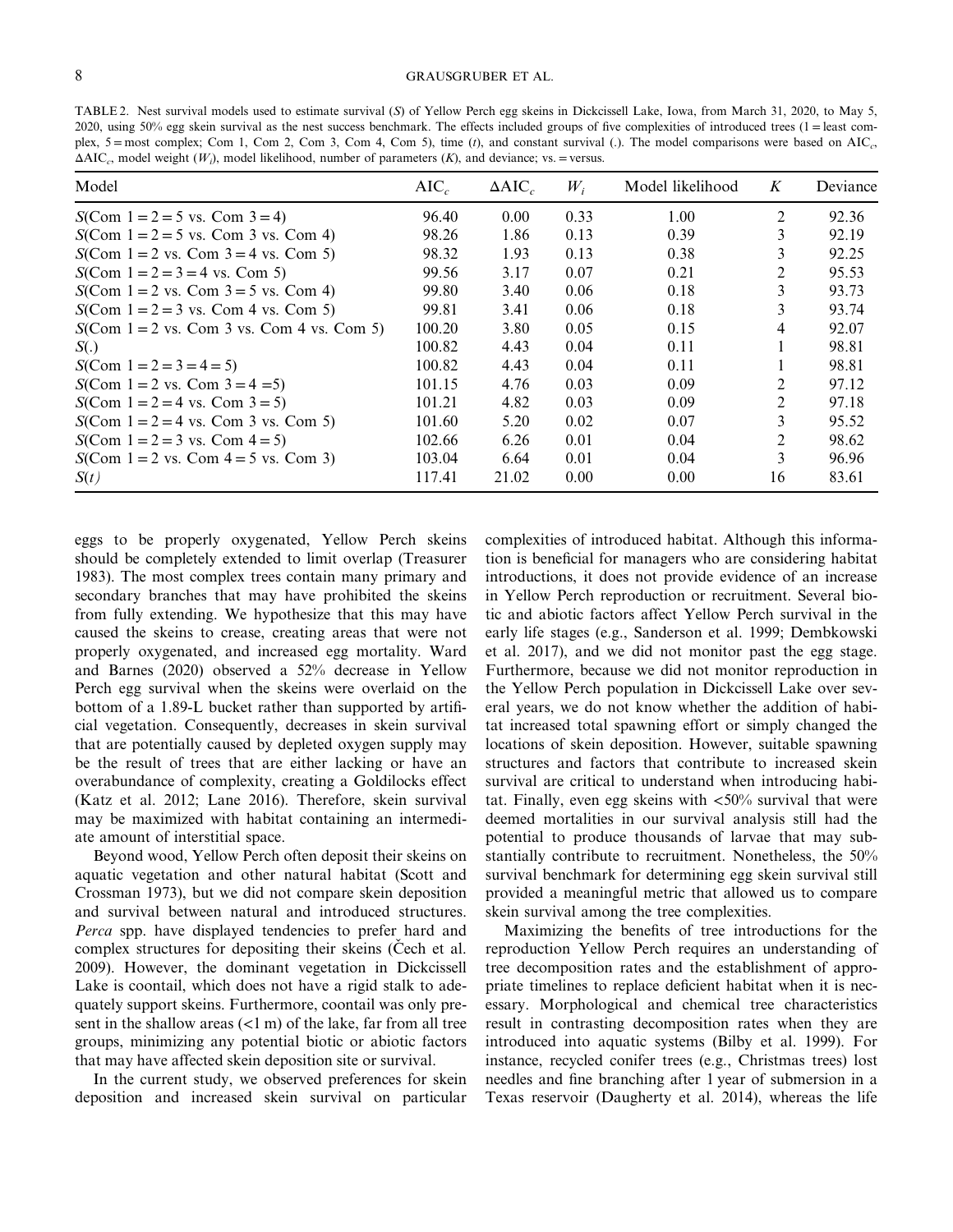span of immersed conifer trees in Idaho reservoirs is reported to be 4 to 7 years (Mabbott 1991). Furthermore, introduced conifer trees deteriorated to an intermediate complexity after 5 years and to a low complexity after 10 years of submersion in a small impoundment in South Dakota (Willis et al. 2010). Our results suggest that managers should routinely monitor and replace habitat when it falls below an intermediate complexity. Therefore, available tree species that display prolonged longevity when they are submerged may be preferred for the purpose of increasing spawning habitat abundance for Yellow Perch.

## **ACKNOWLEDGMENTS**

We thank B. Dodd and A. Otting of the Iowa Department of Natural Resources Boone Fisheries Management office for assistance with study consideration and field work. Funding for this project was provided by the Iowa State University Experiment Station (Project 3815). There is no conflict of interest declared in this article.

## **ORCID**

Stephen J. Grausgruber https://orcid.org/0000-0003-2601-7313

Michael J. Weber **https://orcid.org/0000-0003-0430-3087** Joseph E. Morris  $\blacksquare$  https://orcid.org/0000-0002-6910-070X

#### **REFERENCES**

- Aalto, S. K., and G. E. Newsome. 1989. Evidence of demic structure for a population of Yellow Perch (*Perca flavescens*). Canadian Journal of Fisheries and Aquatic Sciences 46:184–190.
- Aalto, S. K., and G. E. Newsome. 1993. Winds and the demic structure of a population of Yellow Perch (*Perca flavescens*). Canadian Journal of Fisheries and Aquatic Sciences 50:496–501.
- Baily, K. M., and E. D. Houde. 1989. Predation on eggs and larvae of marine fishes and the recruitment problem. Advances in Marine Biology 25:1–83.
- Bardonnet, A., and J. L. Baglinière. 2000. Freshwater habitat of Atlantic Salmon (*Salmo salar*). Canadian Journal of Fisheries and Aquatic Sciences 57:479–506.
- Barletta, M., A. J. Jaureguizar, C. Baigun, N. F. Fontoura, A. A. Agostinho, V. M. F. Almeida-Val, A. L. Val, R. A. Torres, L. F. Jimenes-Segura, T. Giarrizzo, N. N. Fabré, V. S. Batista, C. Lasso, D. C. Taphorn, M. F. Costa, P. T. Chaves, J. P. Vieira, and M. F. M. Corrêa. 2010. Fish and aquatic habitat conservation in South America: a continental overview with emphasis on neotropical systems. Journal of Fish Biology 76:2118–2176.
- Bernhardt, E. S., M. A. Palmer, J. D. Allan, G. Alexander, K. Barnas, S. Brooks, J. Carr, S. Clayton, C. Dahm, J. Follstad-Shah, D. Galat, S. Gloss, P. Goodwin, D. Hart, B. Hassett, R. Jenkinson, S. Katz, G. M. Kondolf, P. S. Lake, R. Lave, J. L. Meyer, T. K. O'Donnell, L. Pagano, B. Powell, and E. Sudduth. 2005. Synthesizing U.S. river restoration efforts. Science 308:636–637.
- Bilby, R. E., J. T. Heffner, B. R. Fransen, J. W. Ward, and P. A. Bisson. 1999. Effects of immersion in water on deterioration of wood from

five species of trees used for habitat enhancement projects. North American Journal of Fisheries Management 19:687–695.

- Burnham, K. P., and D. A. Anderson. 1998. Model selection and inference. Springer-Verlag, New York.
- Burton, D., and M. Burton. 2018. Essential fish biology. Oxford University Press, Oxford, UK.
- Carlander, K. D. 1997. Handbook of freshwater fishery biology, volume 3: life history data on ichthyopercid and percid fishes of the United States and Canada. Iowa State University Press, Ames.
- Čech, M., J. Peterka, and M. Říha. 2009. Distribution of egg strands of Perch (Perca fluviatilis L.) with respect to depth and spawning substrate. Hydrobiologia 630:105–114.
- Čech, M., J. Peterka, M. Říha, M. Muška, J. Hejzlar, and J. Kubečka. 2011. Location and timing of the deposition of egg strands by Perch (*Perca fluviatilis* L.): the roles of lake hydrology, spawning substrate and female size. Knowledge and Management of Aquatic Ecosystems 403:article 08.
- Clady, M. D. 1976. Influence of temperature and wind on the survival of early stages of Yellow Perch, *Perca flavescens*. Journal of the Fisheries Research Board of Canada 33:1887–1893.
- Clady, M. D., and B. Hutchinson. 1975. Effects of high winds on eggs of Yellow Perch in Oneida Lake, New York. Transactions of the American Fisheries Society 104:524–525.
- Claramunt, R. M., J. L. Jonas, J. D. Fitzsimons, and J. E. Marsden. 2005. Characteristics and interstitial predators on Lake Trout egg deposition and mortality. Transactions of the American Fisheries Society 134:1048–1057.
- Craig, J. F. 2000. Percid fishes: systematics, ecology and exploitation. Blackwell Science, Oxford, UK.
- Dahlberg, M. D. 1979. A review of survival rates of fish eggs and larvae in relation to impact assessments. Marine Fisheries Review 41(3):1–12.
- Daugherty, D. J., M. T. Driscoll, D. E. Ashe, and J. W. Schlechte. 2014. Effects of structural and spatiotemporal factors on fish use or artificial habitat in a Texas reservoir. North American Journal of Fisheries Management 34:453–462.
- Day, R. E. 1983. An evaluation of the addition of artificial spawning substrate on Yellow Perch reproduction and year class strength in Ferguson Reservoir. Ohio Department of Natural Resources, Federal Aid in Sport Fish Restoration Project F-29-R-20 through R-22, Study 13, Final Report, Columbus.
- Dembkowski, D. J., M. J. Weber, and M. R. Wuellner. 2017. Factors influencing recruitment and growth of age-0 Yellow Perch in eastern South Dakota glacial lakes. Fisheries Ecology and Management 24:372–381.
- Dinsmore, S. J., G. C. White, and F. L. Knopf. 2002. Advanced techniques for modeling avian nest survival. Ecology 83:3476–3488.
- Dombeck, M. P., B. W. Menzel, and P. N. Hinz. 1984. Muskellunge spawning habitat and reproductive success. Transactions of the American Fisheries Society 113:205–216.
- Edsall, T. A., G. W. Kennedy, and W. H. Horns. 1993. Distribution, abundance, and resting microhabitat of Burbot on Julian's Reef, southwestern Lake Michigan. Transactions of the American Fisheries Society 122:560–574.
- Fisher, S. J. 1996. Early life history of Yellow Perch in eastern South Dakota lakes. Master's thesis. South Dakota State University, Brookings.
- Fisher, S. J., K. L. Pope, L. T. Templeton, and D. W. Willis. 1996. Yellow Perch spawning habits in Pickerel Lake, South Dakota. The Prairie Naturalists 28:65–75.
- Fitzsimons, J. D. 1995. Assessment of Lake Trout spawning habitat and egg deposition and survival in Lake Ontario. Journal of Great Lakes Research 21:337–347.
- Geiling, W. D., J. R. M. Kelso, and E. Iwachewski. 1996. Benefits from incremental additions to Walleye spawning habitat in the Current River, with reference to habitat modification as a Walleye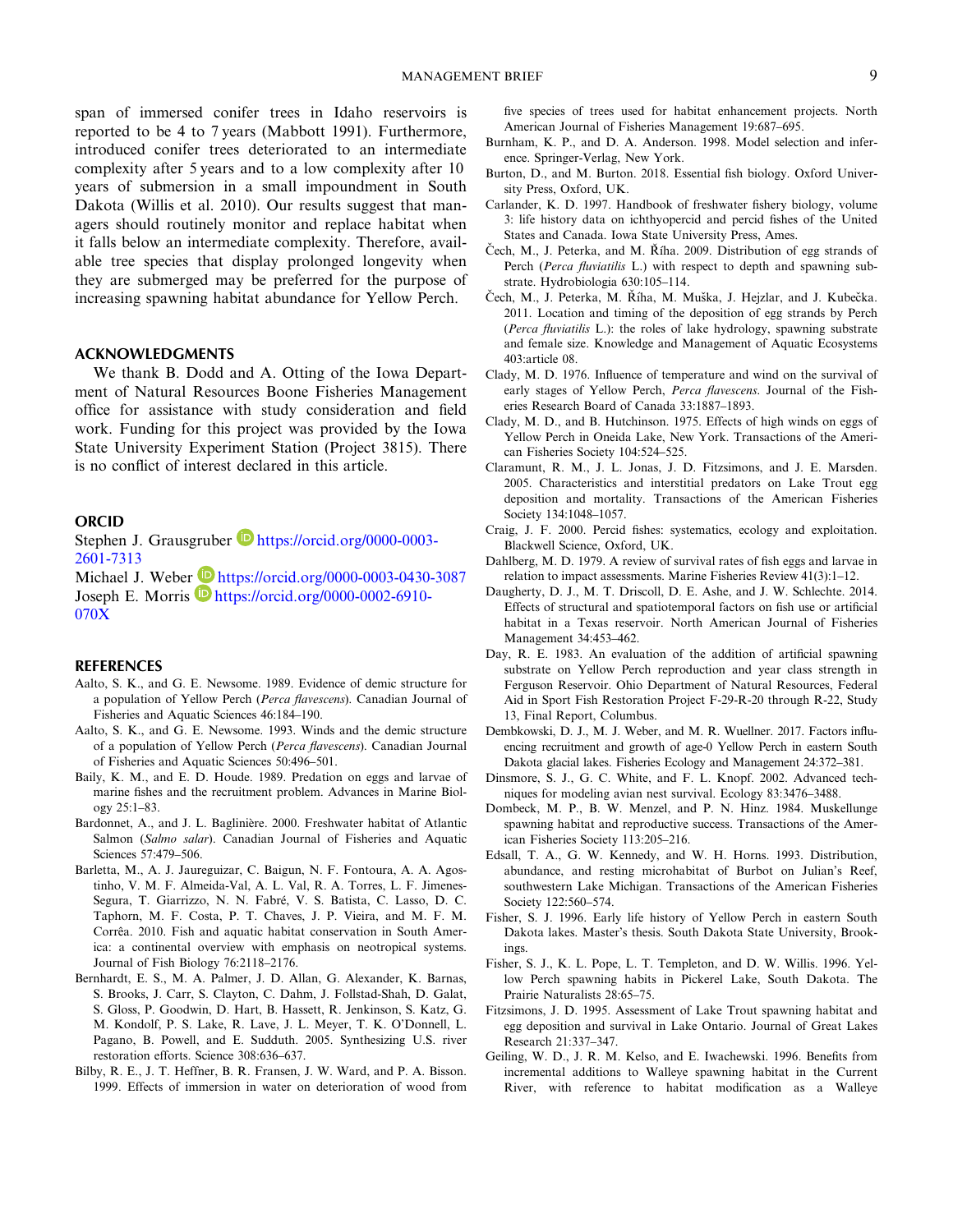management tool in Ontario. Canadian Journal of Fisheries and Aquatic Sciences 53:79–87.

- Gorr, W. L., and K. S. Kurland. 2013. GIS tutorial 1: basic workbook. Esri Press, Redlands, California.
- Gosch, N. J. C., Q. E. Phelps, and D. W. Willis. 2006. Habitat characteristics at Bluegill spawning colonies in a South Dakota glacial lake. Ecology of Freshwater Fish 15:464–469.
- Haddy, J. A., and N. W. Pankhurst. 2000. The effects of salinity on reproductive development, plasma steroid levels, fertilization and egg survival in Black Bream *Acanthopagrus butcheri*. Aquaculture 188:115–131.
- Hanchin, P. A., D. W. Willis, and T. R. St. Sauver. 2003. Influence of introduced spawning habitat on Yellow Perch reproduction in Lake Madison, South Dakota. Journal of Freshwater Ecology 18:291–297.
- Hart, S. D., D. L. Garling, and J. A. Malison. 2006. Yellow Perch (*Perca flavescens*) culture guide. Iowa State University, North Central Regional Aquaculture Center, NCRAC Culture Series 103, Ames.
- Henderson, B. A. 1985. Factors affecting growth and recruitment of Yellow Perch, Perca flavescens Mitchell, in South Bay, Lake Huron. Journal of Fish Biology 26:449–458.
- Herb, W. R., L. B. Johnson, P. C. Jacobson, and H. G. Stefan. 2014. Projecting cold-water fish habitat in lakes of the glacial lakes region under changing land use and climate regimes. Canadian Journal of Fisheries and Aquatic Sciences 71:1334–1348.
- Hickford, M. J. H., M. Cagnon, and D. R. Schiel. 2010. Predation, vegetation and habitat-specific survival of terrestrial eggs of a diadromous fish, *Galaxias maculatus* (Jenyns, 1842). Journal of Experimental Marine Biology and Ecology 385:66–72.
- Huff, D. D., G. Grad, and C. E. Williamson. 2004. Environmental constraints on spawning depth of Yellow Perch: the roles of low temperature and high solar ultraviolet radiation. Transactions of the American Fisheries Society 133:718–726.
- Kaemingk, M. A., A. Clem, and T. L. Galarowicz. 2011. The influence of habitat and environment on Smallmouth Bass (*Micropterus dolomieu*) nest sites and nest success in northern Lake Michigan. Journal of Great Lakes Research 37:380–385.
- Katz, G. L., M. W. Denslow, and J. C. Stromberg. 2012. The Goldilocks effect: intermittent streams sustain more plant species than those with perennial or ephemeral flow. Freshwater Biology 57:467–480.
- Kondolf, G. M., and M. G. Wolman. 1993. The sizes of salmonid spawning gravels. Water Resources Research 29:2275–2285.
- Kovalenko, K. E., S. M. Thomaz, and D. M. Warfe. 2012. Habitat complexity: approaches and future directions. Hydrobiologia 685:1–17.
- Lane, P. A. 2016. A cautionary tale: the Goldilocks' effect in measuring ecological complication in food webs. Food Webs 8:1–11.
- Lapointe, N. W. R., S. J. Cooke, J. G. Imhof, D. Boisclair, J. M. Casselman, R. A. Curry, O. E. Langer, R. L. McLaughlin, C. K. Minns, J. R. Post, M. Power, J. B. Rasmussen, J. D. Reynolds, J. S. Richardson, and W. M. Tonn. 2014. Principles for ensuring healthy and productive freshwater ecosystems that support sustainable fisheries. Environmental Reviews 22:110–134.
- Lusk, R. D., M. J. Otto, and J. W. Neal. 2012. Considerations for building small impoundments. Pages 23–47 *in* J. W. Neal and D. W. Willis, editors. Small impoundments management in North America. American Fisheries Society, Bethesda, Maryland.
- Mabbott, L. B. 1991. Artificial habitat for warmwater fish in two reservoirs in southern Idaho. U.S. Forest Service General Technical Report RM-207.
- Mallory, E. C., M. S. Ridgway, A. M. Gordon, and N. K. Kaushik. 2000. Distribution of woody debris in a small headwater lake, central Ontario, Canada. Archiv Fur Hydrobiologie 148:587–606.
- Mangan, M. T., M. L. Brown, and T. R. St. Sauver. 2005. Yellow Perch use of introduced spawning habitat. Journal of Freshwater Ecology 20:381–388.
- Mansueti, A. J. 1964. Early life development of the Yellow Perch, *Perca flavescens*. Chesapeake Science 5:46–66.
- Marsden, J. E., and C. C. Krueger. 1991. Spawning by hatchery-origin Lake Trout (*Salvelinus namaycush*) in Lake Ontario: data from egg collections, substrate analysis, and diver observations. Canadian Journal of Fisheries and Aquatic Sciences 48:2377–2384.
- Moyle, P. B., and J. J. Cech. 2016. Fishes. Pearson, Noida, India.
- Nohner, J. K., and J. S. Diana. 2014. Muskellunge spawning site selection in northern Wisconsin lakes and a GIS-based predictive habitat model. North American Journal of Fisheries Management 35:141– 157.
- Paradis, A. R., P. Pepin, and J. A. Brown. 1996. Vulnerability of fish eggs and larvae to predation: review of the influence of the relative size of prey and predator. Canadian Journal of Fisheries and Aquatic Sciences 53:1226–1235.
- Pepin, P. 1991. Effect of temperature and size on development, mortality, and survival rates of the pelagic early life history stages of marine fish. Canadian Journal of Fisheries and Aquatic Sciences 48:503–518.
- Phelps, Q. E., A. M. Lohmeyer, N. C. Wahl, J. M. Zeigler, and G. W. Whitledge. 2011. Habitat characteristics of Black Crappie nest sites in an Illinois impoundment. North American Journal of Fisheries Management 29:189–195.
- Powell, L. A. 2007. Approximating variance of demographic parameters using the delta method: a reference for avian biologists. The Condor 109:949–954.
- Raabe, J. K., and M. A. Bozek. 2012. Quantity, structure, and habitat selection of natural spawning reefs by Walleyes in a north temperate lake: a multiscale analysis. Transactions of the American Fisheries Society 141:1097–1108.
- Reyes, M. R., H. H. Arzbach, and E. Braum. 1992. In situ development of perch eggs, *Perca fluviatilis* L. (Pisces, Percidae) in a small eutrophic lake, Lake Plussee, Holstein, Germany. Internationale Revue Ergebnisse Hydrobiologie 77:467–481.
- Robillard, S. R., and J. E. Mardsen. 2001. Spawning substrate preferences of Yellow Perch along a sand-cobble shoreline in southwestern Lake Michigan. North American Journal of Fisheries Management 21:208–215.
- Roni, P., K. Hanson, and T. Beechie. 2008. Global review of the physical and biological effectiveness of stream habitat rehabilitation techniques. North American Journal of Fisheries Management 28:856– 890.
- Rosenfeld, J., M. Porter, and E. Parkinson. 2000. Habitat factors affecting the abundance and distribution of juvenile Cutthroat Trout (*Oncorhynchus clarki*) and Coho Salmon (*Oncorhynchus kisutch*). Canadian Journal of Fisheries and Aquatic Sciences 57:766–774.
- Sanderson, B. L., T. R. Hrabik, J. J. Magnuson, and D. M. Post. 1999. Cyclic dynamics of a Yellow Perch (*Perca flavescens*) population in an oligotrophic lake: evidence for the role of intraspecific interactions. Canadian Journal of Fisheries and Aquatic Sciences 56:1534–1542.
- Sass, G. G., J. F. Kitchell, S. R. Carpenter, T. R. Hrabik, A. E. Marburg, and M. G. Turner. 2006. Fish community and food web responses to a whole-lake removal of coarse woody habitat. Fisheries 31:321–330.
- Scott, W. B., and E. J. Crossman. 1973. Freshwater fishes of Canada. Bulletin of the Fisheries Research Board of Canada 184.
- Smith, C., A. Douglas, and P. Jurajda. 2001. Oviposition site selection and embryo mortality in Perch. Journal of Fish Biology 58:880–882.
- Smokorowski, K. E., and T. C. Pratt. 2007. Effect of a change in physical structure and cover on fish and fish habitat in freshwater ecosystems: a review and meta-analysis. Environmental Reviews 15:15–41.
- Snickars, M., G. Sundblad, A. Sandström, L. Ljunggren, U. Bergström, G. Johansson, and J. Mattila. 2010. Habitat selectivity of substratespawning fish: modelling requirements for the Eurasian Perch *Perca fluviatilis*. Marine Ecology Progress Series 398:235–243.